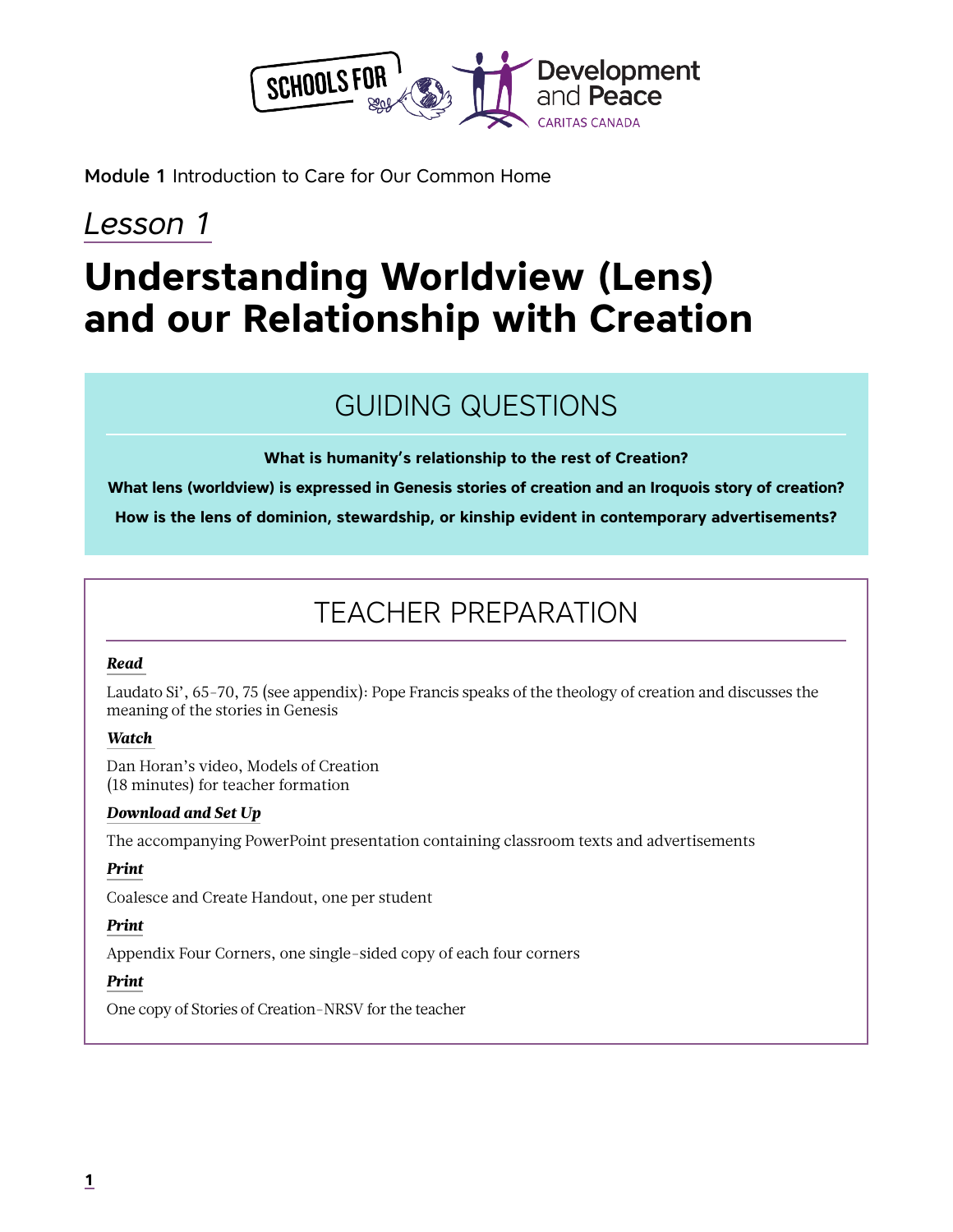# LESSON PLAN

### *IGNITE*

#### **Four Corners:**

Place signs in the corners of the room.

| • Present students with this statement:<br>Agree or Disagree: Human beings are the most important creatures on Earth. | Strongly | <b>Disagree</b> |  |
|-----------------------------------------------------------------------------------------------------------------------|----------|-----------------|--|
| • Ask students to move to the corner that best describes what they think and feel.                                    | disagree |                 |  |
| • Invite students in each corner to share their thinking with one another:<br>Why did you choose this corner?         |          |                 |  |
| • Invite one person per group to share with the large group.                                                          |          | Strongly        |  |
| • If there is an uninhabited corner, invite students to imagine why might<br>think this way, and why.                 | Agree    | agree           |  |
|                                                                                                                       |          |                 |  |

## *IMMERSE*

**LENS:** 

### GUIDING QUESTION

#### **What is humanity's relationship to the rest of Creation?**

Imagine you wear glasses, and you need them to see. It is the lens in the glasses that gives you your ability to see. We also refer to "lens" as "worldview". Our perceptions, beliefs, understandings, and experiences shape the lens through which we see the world. Three lenses we will discuss are (invite students to record definitions on the handout included in this lesson plan):

*Project slide 1 — Dominion:* Humans are most important in creation and so have the right to use the rest of creation to serve their purpose.

*Project slide 2 — Stewardship:* Humans are responsible to protect and care for the rest of creation.

*Project Slide 3 — Kinship:* Humans are intimately related and connected to the rest of creation in a harmonious relationship that is to be honored and respected. There is not a hierarchy of importance in creation.

Let's examine a few texts/stories to determine which lens is used.

*Project Slide 4:* First we will look at *two creation stories in the Book of Genesis*. They occur one after the other but are different. Both stories illustrate a particular lens or worldview about the created world and humanity's relationship with the rest of creation.

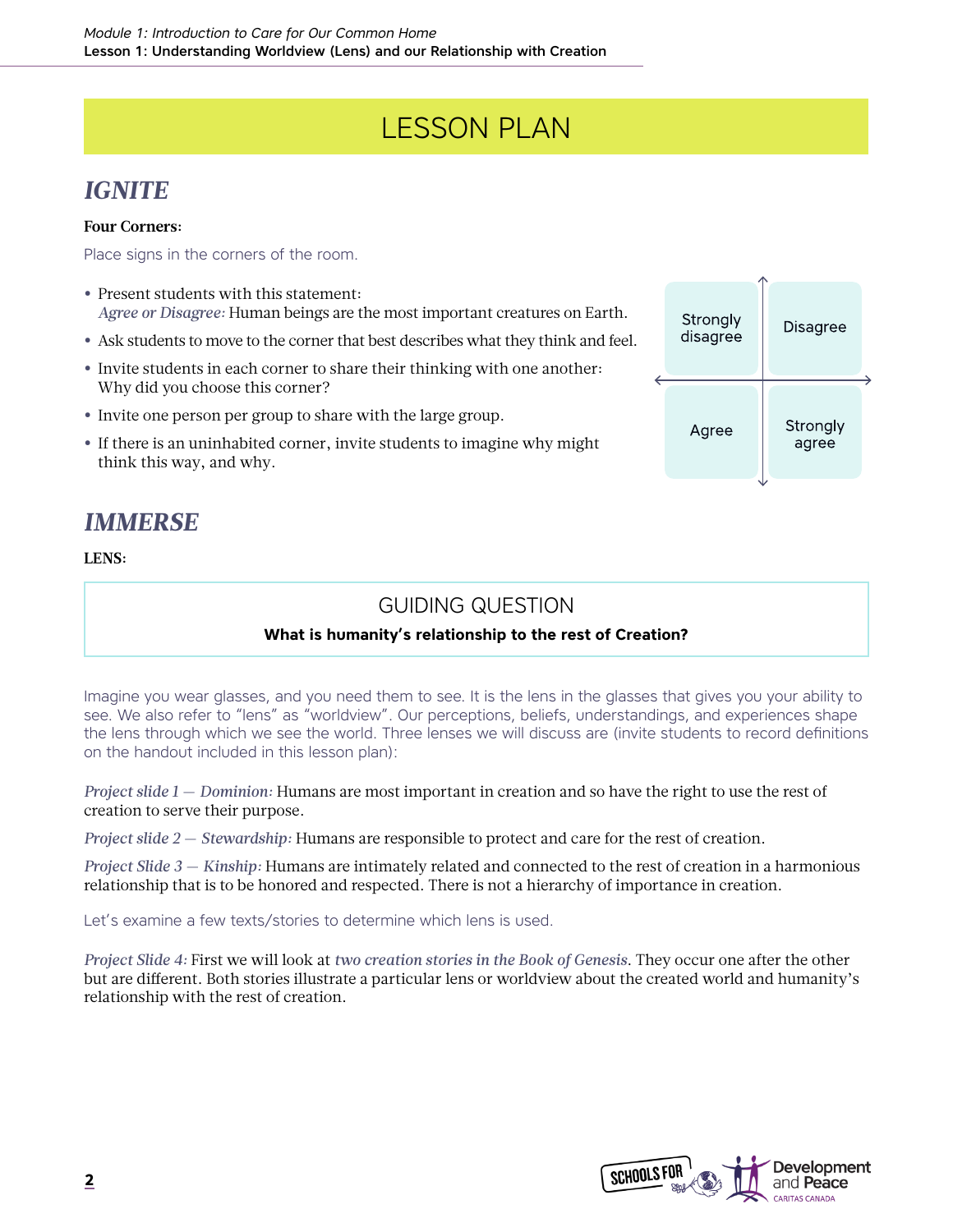*Project the Power-point presentation of Gen 1:1-2:4a (slides 5-12):* As you move through the power point, read only the highlighted parts of each of the 7 days (from the Stories of Creation Appendix).

After going through this story, advance to *Slide 13* which asks which *lens best* suits the story (domination, stewardship, or kinship). Ask students to offer their insight, with reference to parts of the text to support their view. Complete students answers with *following prompts* as needed:

- **―** Essentially this is a love story of God and his creation. Everything is created in love to be a harmonious whole, each part in relationship to all other parts.
- **―** All of the created world is "good".
- **―** God gives humankind dominion in creation (this is often interpreted as giving humankind power and privilege over the rest of creation but more correctly interpreted as meaning that humankind is asked to see with God's eyes and act in God's ways).
- **―** *Note*: It can be argued that this creation story has elements of each lens.

Follow the *same process* with the second set of slides (*Slide 14-15*) which explain the second story of creation (Gen 2:4b-25) Again, read the italicized parts of scripture in the Notes section. Complete student answers to the question of lens with the following prompts, as needed:

- **―** The focus here is on intimate connection with the earth; humankind was born from the earth. The earth continues to give life to humankind.
- **―** Humankind is given the responsibility to till the land (nurture the life-giving properties of creation).
- **―** This story has elements of stewardship and kinship in it.

Thirdly, invite students to listen to the *story from the Iroquois culture* (see attached Creation Stories). *Invite a student to name and connect the characters in the story on the whiteboard* as you read the story (because of its complexity).

Move to the following *slide 18* which asks: What is the relationship between humanity and the rest of the created world in this story? Note:

- **―** humanity's reliance on the rest of creation for survival and
- **―** the rest of creation's humility, creativity, and self-sacrifice to support humanity (this is creation's choice not humanity's choice)

#### *OPTIONAL*

Fourthly, look at St. Francis: Canticle of Creation *Slide 19*. Read aloud only key phrases such as "Brother Sun, Sister Moon…" Move to *Slide 20* and again solicit student insight about which lens is evident.

#### *OPTIONAL*

Consider lens in the next three images and quotes on Slides 21, 22, 23. Share your thinking.

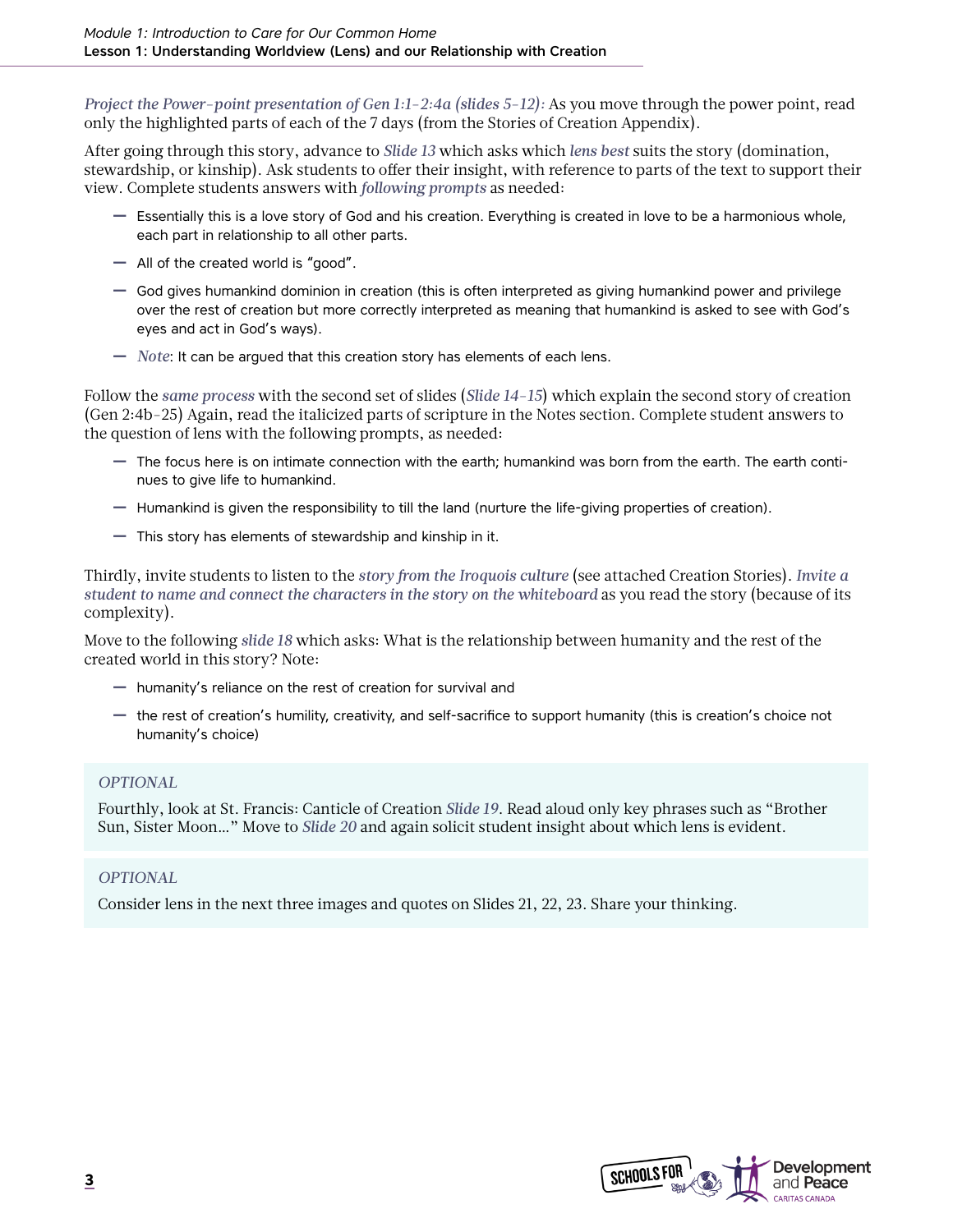## *COALESCE*

#### **Can you spot the lens (worldview) in the advertisement?**

In this stage of the lesson, students will apply their understanding of lenses/worldviews to more modern-day examples of advertisements.

- **•** [Korean Air \(0:30\)](https://www.ispot.tv/ad/7TOB/korean-air-all-about-you)
- **•** [Great Bear Rainforest Essential Oils \(2:16\)](https://www.youtube.com/watch?v=-rsaSHpQshM)
- **•** [Nature Valley \(1:00\)](https://www.youtube.com/watch?v=MmanKzJlsYo)
- **•** [Levis \(2:28\)](https://www.youtube.com/watch?v=pf79ZvKz7ek)

**•** [Rolex \(0:54\)](https://www.youtube.com/watch?v=HpnIV0ic4Bc)

Use the links in the next slide of the Power point (slide 24) to show students five advertisements one by one.

- **•** Project the advertisements one by one.
- **•** Using the handout provided, ask pairs of students to classify each video, one at a time, according to the three worldviews (lens) of humanity's relationship to the rest of creation. Ask students to provide evidence and reasoning to explain their choices. (*Note: it could be argued that some advertisements fit more than one lens*).
- **•** Invite students to share their thinking. Pose questions to increase the precision and depth of their collective thinking and connect worldviews to implications for creation.

## *CREATE*

In the final stage of the lesson, students will represent their understanding of lenses.

- **•** Ask students to represent their understanding of each worldview (lens) using a color, symbol, and image.
- **•** Invite students to share and display these in the classroom.



Please consider making a donation to support our mission at Development and Peace – working with partner organizations in the Global South who promote alternatives to unfair social, political and economic structures, and educating Canadians about the causes of poverty and mobilizing towards actions for change. For more information [www.devp.org](http://www.devp.org ) 

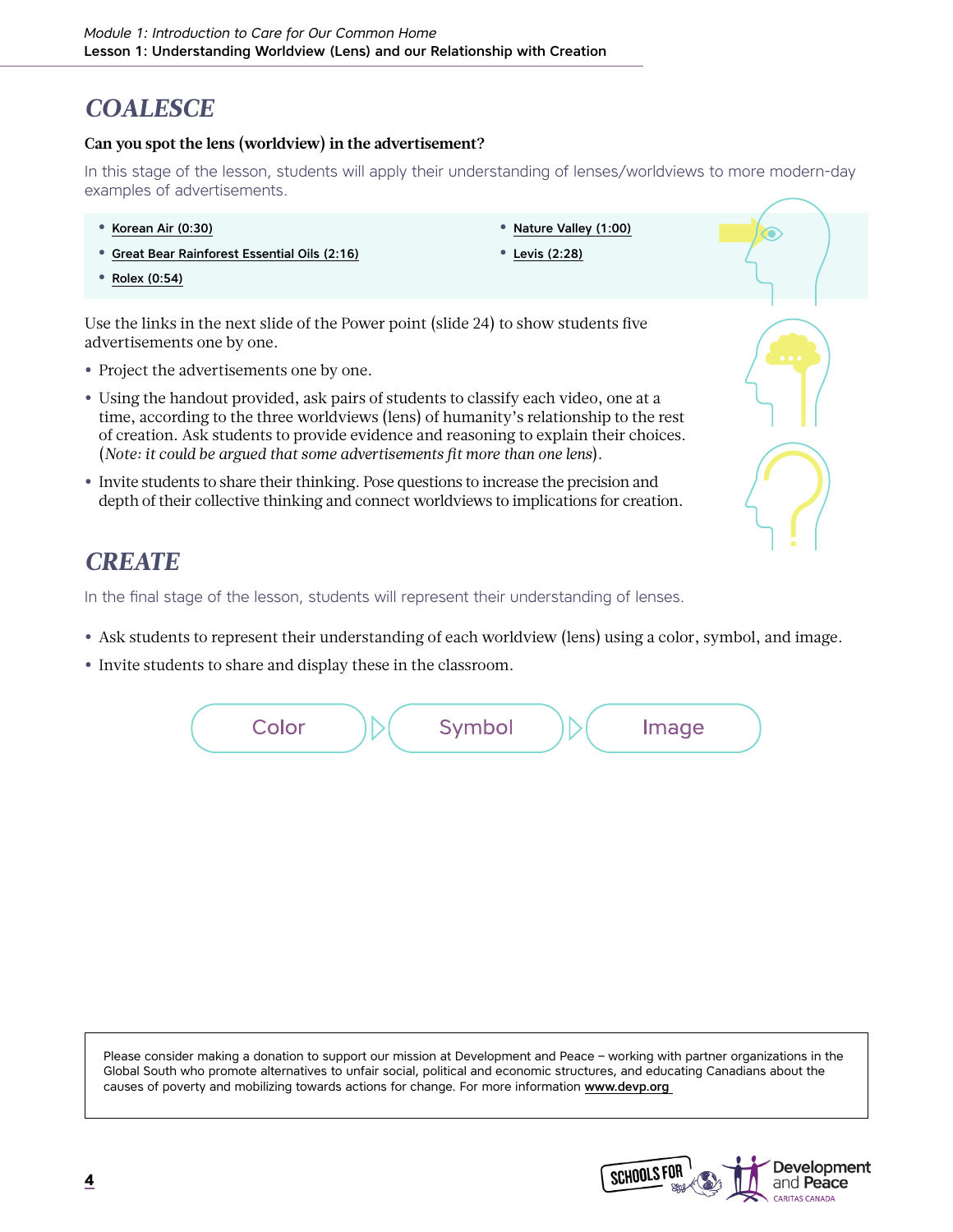## *COALESCE*

#### **Can you spot the worldview in the advertisement?**

Instructions: As you watch the commercials, decide which model of creation each one best illustrates. In the space provided, record details and logic to support your choice.

| Levi                 | Korean Air | <b>Great Bear Rainforest</b> |
|----------------------|------------|------------------------------|
| <b>Nature Valley</b> | Rolex      | <b>Essential Oils</b>        |

| <b>Dominion</b> | Stewardship | Kinship |
|-----------------|-------------|---------|
|                 |             |         |
|                 |             |         |
|                 |             |         |
|                 |             |         |
|                 |             |         |
|                 |             |         |
|                 |             |         |
|                 |             |         |
|                 |             |         |
|                 |             |         |
|                 |             |         |
|                 |             |         |
|                 |             |         |
|                 |             |         |
|                 |             |         |
|                 |             |         |
|                 |             |         |

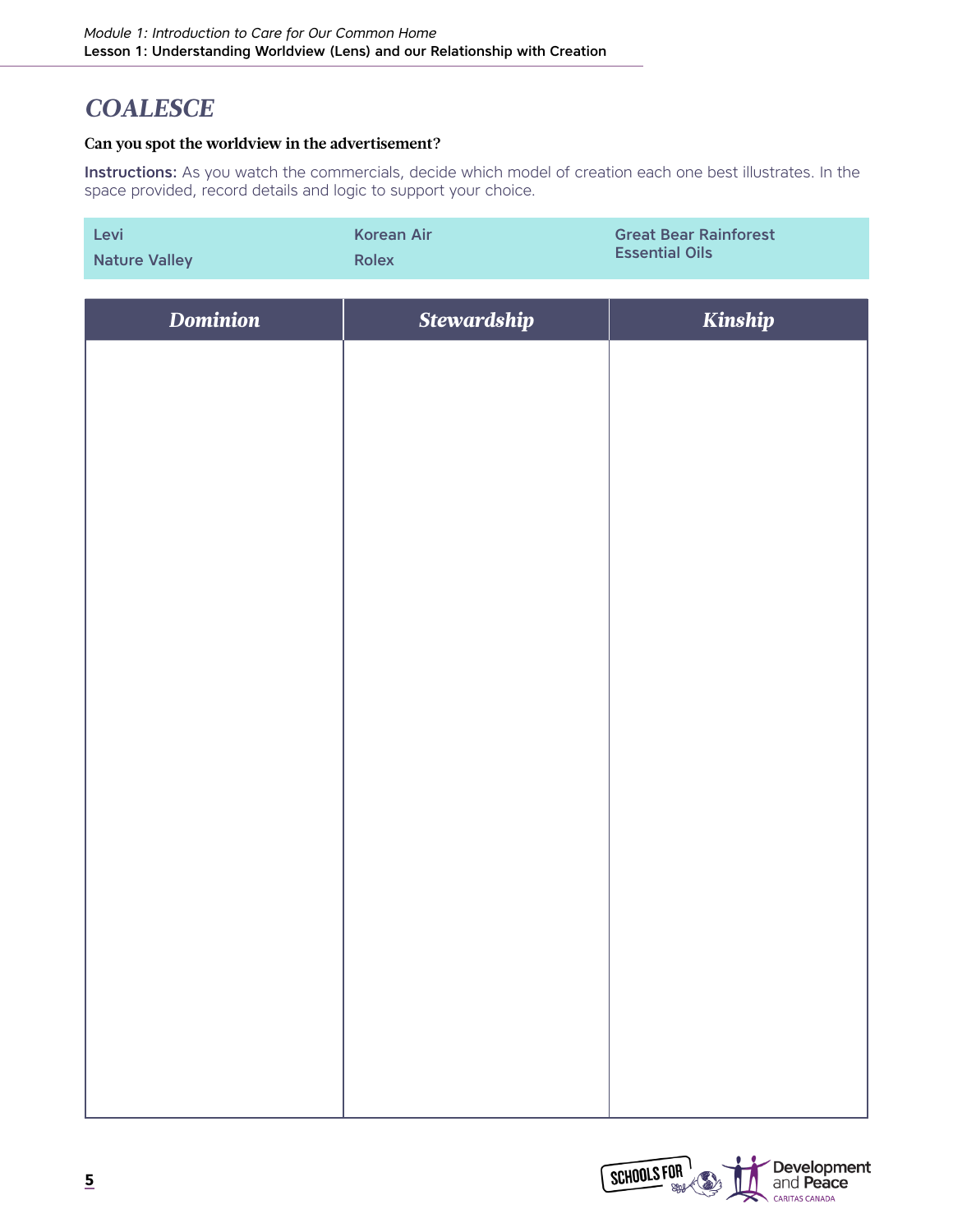## *CREATE*

#### **Color, Symbol, Image**

Instructions: For each of the 3 models, represent your understanding of each using a color, and either a symbol or image. Explain your choice in the space provided.

### DOMINION LENS

| <b>Color</b> | <b>Symbol</b> | <b>Image</b> |
|--------------|---------------|--------------|
|              |               |              |
|              |               |              |
|              |               |              |
|              |               |              |
|              |               |              |

## STEWARDSHIP LENS

| <b>Color</b> | <b>Symbol</b> | <b>Image</b> |
|--------------|---------------|--------------|
|              |               |              |
|              |               |              |
|              |               |              |
|              |               |              |
|              |               |              |

## KINSHIP LENS

| <b>Color</b> | <b>Symbol</b> | <b>Image</b> |
|--------------|---------------|--------------|
|              |               |              |
|              |               |              |
|              |               |              |
|              |               |              |
|              |               |              |

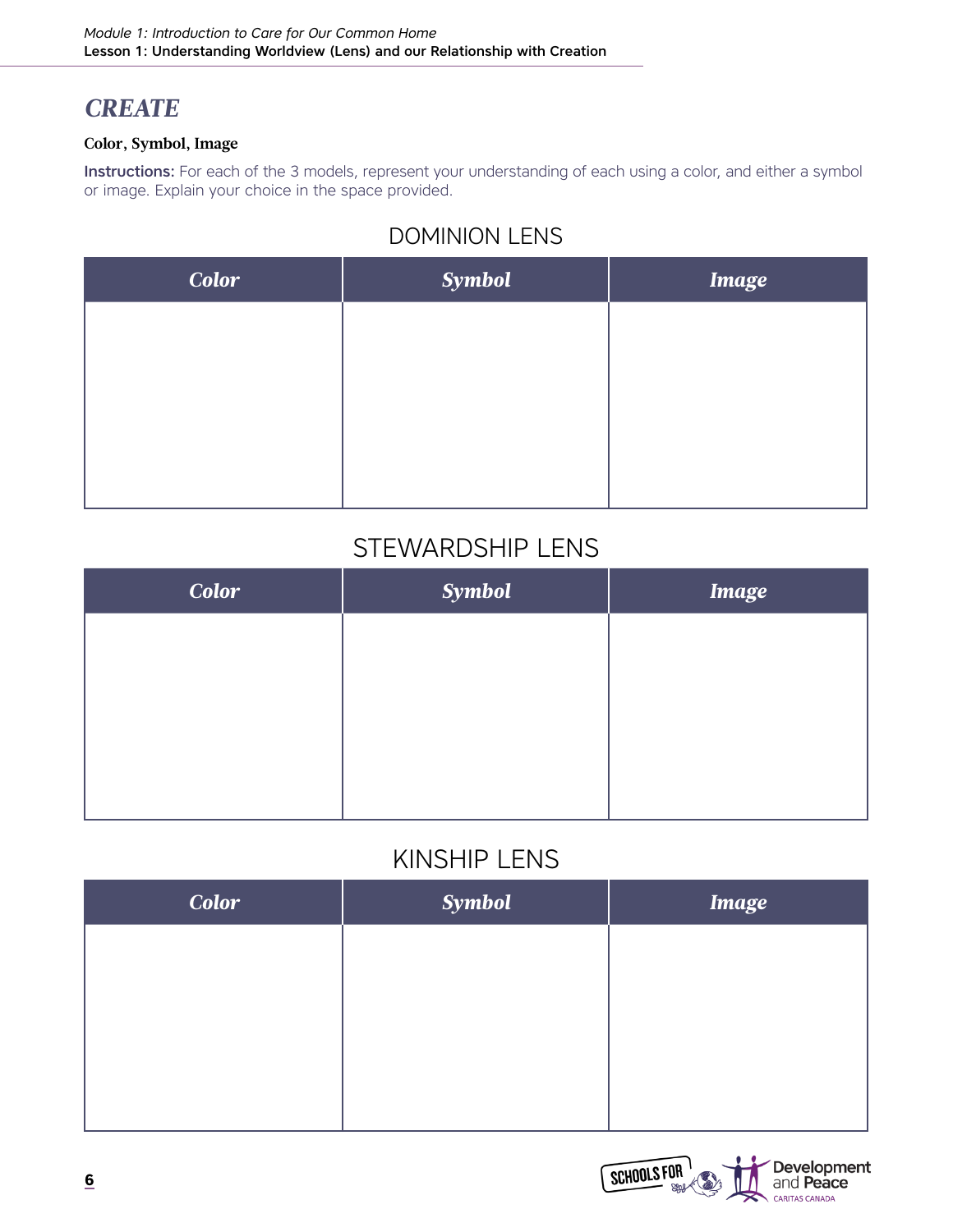## **Worldview**

## *GENESIS 1-2 NEW REVISED STANDARD VERSION (NRSV)*

**Six Days of Creation and the Sabbath**

 $\frac{1}{\text{ln}}$  $\frac{1}{\text{ln}}$  $\frac{1}{\text{ln}}$  In the beginning when God created  $\frac{1}{\text{ln}}$  the heavens and the earth, 2 the earth was a formless void and and the earth, 2 the earth was a formless void and darkness covered the face of the deep, while a wind from  $God^{[b]}$  $God^{[b]}$  $God^{[b]}$  swept over the face of the waters. 3 Then God said, "Let there be light"; and there was light. 4 And God saw that the light was good; and God separated the light from the darkness. 5 God called the light Day, and the darkness he called Night. And there was evening and there was morning, the first day.

6 And God said, "Let there be a dome in the midst of the waters, and let it separate the waters from the waters." 7 So God made the dome and separated the waters that were under the dome from the waters that were above the dome. And it was so. 8 God called the dome Sky. And there was evening and there was morning, the second day.

9 And God said, "Let the waters under the sky be gathered together into one place, and let the dry land appear." And it was so. 10 God called the dry land Earth, and the waters that were gathered together he called Seas. And God saw that it was good. 11 Then God said, "Let the earth put forth vegetation: plants yielding seed, and fruit trees of every kind on earth that bear fruit with the seed in it." And it was so. 12 The earth brought forth vegetation: plants yielding seed of every kind, and trees of every kind bearing fruit with the seed in it. And God saw that it was good. 13 And there was evening and there was morning, the third day.

14 And God said, "Let there be lights in the dome of the sky to separate the day from the night; and let them be for signs and for seasons and for days and years, 15 and let them be lights in the dome of the sky to give light upon the earth." And it was so. 16 God made the two great lights—the greater light to rule the day and the lesser light to rule the night—and the stars. 17 God set them in the dome of the sky to give light upon the earth, 18 to rule over the day and over the night, and to separate the light from the darkness. And God saw that it was good. 19 And there was evening and there was morning, the fourth day.

20 And God said, "Let the waters bring forth swarms of living creatures, and let birds fly above the earth

across the dome of the sky." 21 So God created the great sea monsters and every living creature that moves, of every kind, with which the waters swarm, and every winged bird of every kind. And God saw that it was good. 22 God blessed them, saying, "Be fruitful and multiply and fill the waters in the seas, and let birds multiply on the earth." 23 And there was evening and there was morning, the fifth day.

24 And God said, "Let the earth bring forth living creatures of every kind: cattle and creeping things and wild animals of the earth of every kind." And it was so. 25 God made the wild animals of the earth of every kind, and the cattle of every kind, and everything that creeps upon the ground of every kind. And God saw that it was good.

26 Then God said, "Let us make humankind<sup>[[c](https://www.biblegateway.com/passage/?search=Genesis+1-2&version=NRSV#fen-NRSV-26c)]</sup> in our image, according to our likeness; and let them have dominion over the fish of the sea, and over the birds of the air, and over the cattle, and over all the wild animals of the earth,<sup>[d]</sup> and over every creeping thing that creeps upon the earth."

27 So God created humankind<sup>[\[e\]](https://www.biblegateway.com/passage/?search=Genesis+1-2&version=NRSV#fen-NRSV-27e)</sup> in his image, in the image of God he created them; male and female he created them.

28 God blessed them, and God said to them, "Be fruitful and multiply, and fill the earth and subdue it; and have dominion over the fish of the sea and over the birds of the air and over every living thing that moves upon the earth." 29 God said, "See, I have given you every plant yielding seed that is upon the face of all the earth, and every tree with seed in its fruit; you shall have them for food. 30 And to every beast of the earth, and to every bird of the air, and to everything that creeps on the earth, everything that has the breath of life, I have given every green plant for food." And it was so. 31 God saw everything that he had made, and indeed, it was very good. And there was evening and there was morning, the sixth day.

2 Thus the heavens and the earth were finished,<br>and all their multitude. 2 And on the seventh day God finished the work that he had done, and he rested on the seventh day from all the work that he had done. 3 So God blessed the seventh day and hallowed it, because on it God rested from all the work that he had done in creation.

4 These are the generations of the heavens and the earth when they were created.

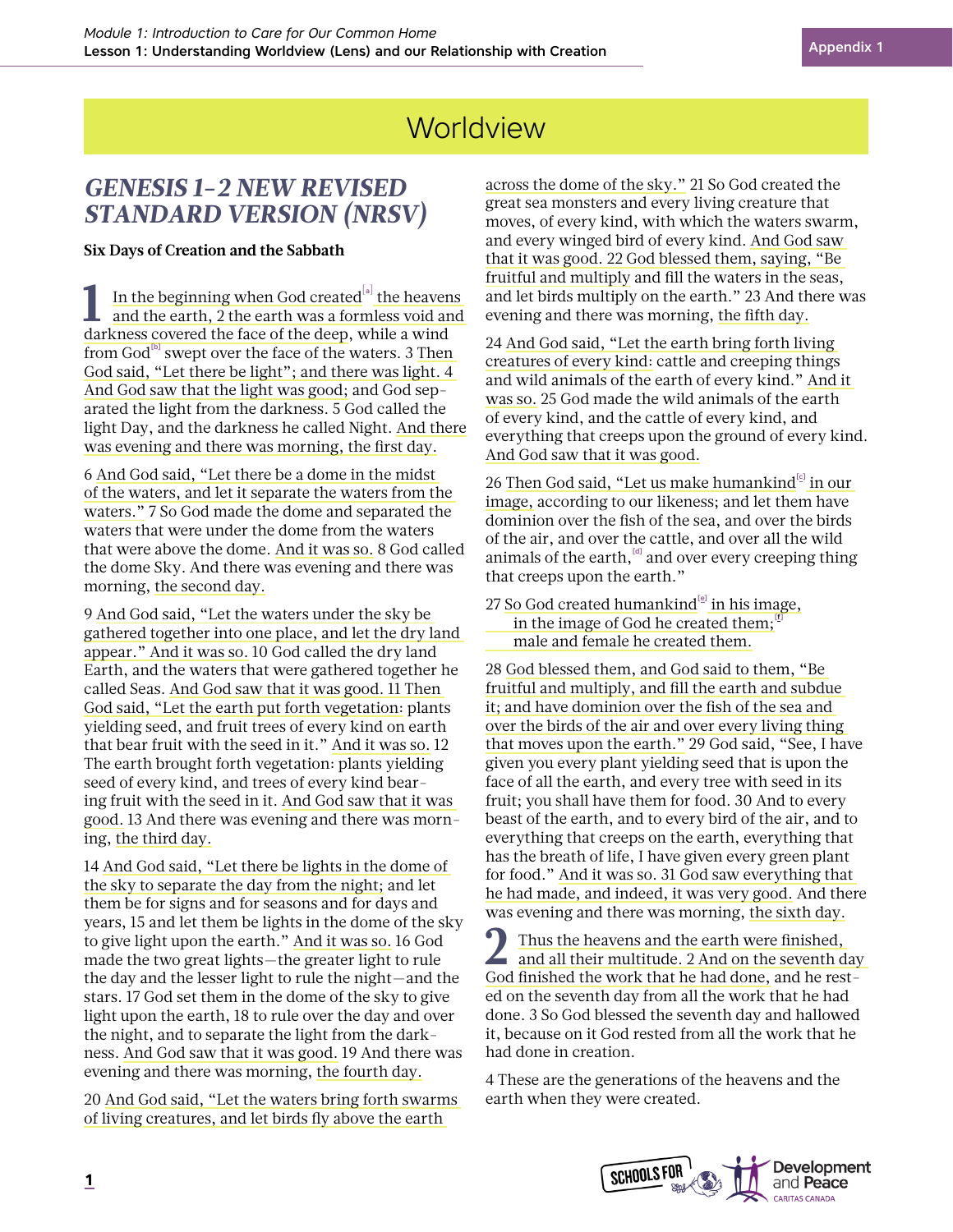## *ANOTHER ACCOUNT OF THE CREATION*

In the day that the LORD[[g](https://www.biblegateway.com/passage/?search=Genesis+1-2&version=NRSV#fen-NRSV-35g)] God made the earth and the heavens, 5 when no plant of the field was yet in the earth and no herb of the field had yet sprung up—for the LORD God had not caused it to rain upon the earth, and there was no one to till the ground; 6 but a stream would rise from the earth, and water the whole face of the ground— 7 then the LORD God formed man from t[h](https://www.biblegateway.com/passage/?search=Genesis+1-2&version=NRSV#fen-NRSV-38h)e dust of the ground,  $[h]$  and breathed into his nostrils the breath of life; and the man became a living being. 8 And the LORD God planted a garden in Eden, in the east; and there he put the man whom he had formed. 9 Out of the ground the LORD God made to grow every tree that is pleasant to the sight and good for food, the tree of life also in the midst of the garden, and the tree of the knowledge of good and evil.

10 A river flows out of Eden to water the garden, and from there it divides and becomes four branches. 11 The name of the first is Pishon; it is the one that flows around the whole land of Havilah, where there is gold; 12 and the gold of that land is good; bdellium and onyx stone are there. 13 The name of the second river is Gihon; it is the one that flows around the whole land of Cush. 14 The name of the third river is Tigris, which flows east of Assyria. And the fourth river is the Euphrates.

15 The LORD God took the man and put him in the garden of Eden to till it and keep it. 16 And the LORD God commanded the man, "You may freely eat of every tree of the garden; 17 but of the tree of the knowledge of good and evil you shall not eat, for in the day that you eat of it you shall die."

18 Then the LORD God said, "It is not good that the man should be alone; I will make him a helper as his partner." 19 So out of the ground the LORD God formed every animal of the field and every bird of the air, and brought them to the man to see what he would call them; and whatever the man called every living creature, that was its name. 20 The man gave names to all cattle, and to the birds of the air, and to every an[i](https://www.biblegateway.com/passage/?search=Genesis+1-2&version=NRSV#fen-NRSV-51i)mal of the field; but for the man<sup>[i]</sup> there was not found a helper as his partner. 21 So the LORD God caused a deep sleep to fall upon the man, and he slept; then he took one of his ribs and closed up its place with flesh. 22 And the rib that the LORD God had taken from the man he made into a woman and brought her to the man. 23 Then the man said,

"This at last is bone of my bones and flesh of my flesh; this one shall be called Woman, [[j](https://www.biblegateway.com/passage/?search=Genesis+1-2&version=NRSV#fen-NRSV-54j)] for out of Man $N$  this one was taken." 24 Therefore a man leaves his father and his mother and clings to his wife, and they become one flesh. 25 And the man and his wife were both naked, and were not ashamed.

## *AN IROQUOIS CREATION STORY*

The first people lived beyond the sky because there was no earth beneath. The chief's daughter became ill, and no cure could be found. A wise old man told them to dig up *a tree* and lay the girl beside the hole. People began to dig, but as they did the tree fell right through the hole, dragging the girl with it.

Below lay an endless sheet of water where two swans floated. As the swans looked up, they saw the sky break and a strange tree fall down into the water. Then they saw the girl fall after it. They swam to her *and supported* 

*her*, because she was too beautiful to allow her to drown. Then they swam to the Great Turtle, master of all the animals, who at once called a council.

When all the animals had arrived, the Great Turtle told them that the appearance of a woman from the sky was a sign of good fortune. Since the tree had earth on its roots, he asked them to find where it had sunk and bring up some of the earth to put on his back, to make an island for the woman to live on.

The swans led the animals to the place where the tree had fallen. First Otter, then Muskrat, and then Beaver dived. As each one came up from the great depths, he rolled over exhausted *and died*. Many other animals tried, but they experienced the same fate.

At last the old lady Toad volunteered. She was under so long that the others thought she had been lost. But at last she came to the surface and before dying managed to spit out a mouthful of dirt on the back of the Great Turtle.

It was *magical earth* and had the *power of growth*. As soon as it was as big as an island, the woman was set down on it. The two white swans circled it, while it continued to grow, until, at last, it became the world island as it is today, supported in the great waters on the back of the Turtle.

Compiled by Cynthia Stokes Brown

[https://www.khanacademy.org/partner-content/big-history-pro](https://www.khanacademy.org/partner-content/big-history-project/what-is-big-history/origin-stories/a)[ject/what-is-big-history/origin-stories/a/origin-story-iroquois](https://www.khanacademy.org/partner-content/big-history-project/what-is-big-history/origin-stories/a)

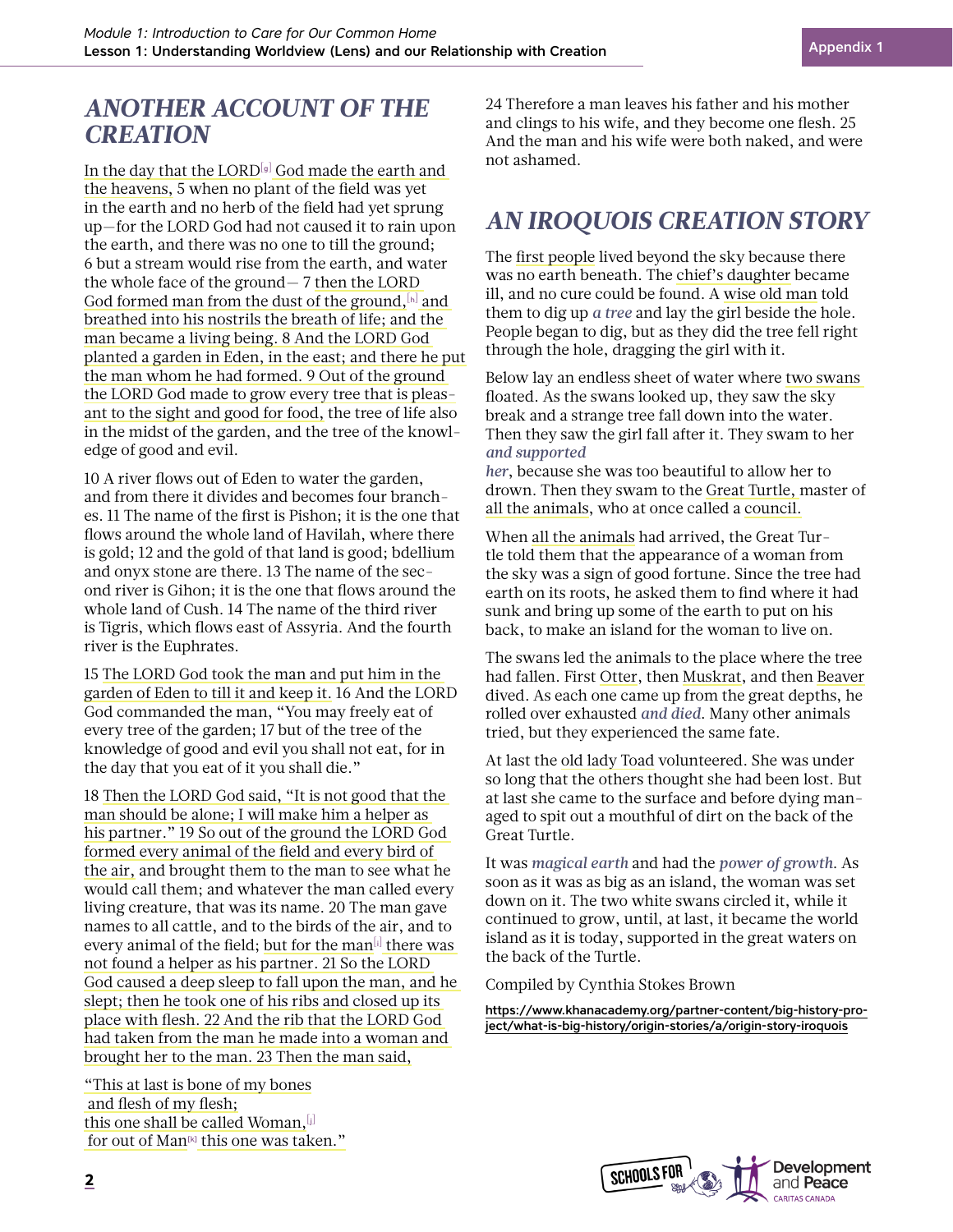## **Worldview**

### *EXCERPTED FROM LAUDATO SI': ON CARE FOR OUR COMMON HOME, POPE FRANCIS, 2015*

#### **II. THE WISDOM OF THE BIBLICAL ACCOUNTS**

65. Without repeating the entire theology of creation, we can ask what the great biblical narratives say about the relationship of human beings with the world. In the first creation account in the Book of Genesis, God's plan includes creating humanity. After the creation of man and woman, "God saw everything that he had made, and behold it was very good" (Gen 1:31). The Bible teaches that every man and woman is created out of love and made in God's image and likeness (cf. Gen 1:26). This shows us the immense dignity of each person, "who is not just something, but someone. He is capable of self-knowledge, of self-possession and of freely giving himself and entering into communion with other persons".[37] Saint John Paul II stated that the special love of the Creator for each human being "confers upon him or her an infinite dignity".[38] Those who are committed to defending human dignity can find in the Christian faith the deepest reasons for this commitment. How wonderful is the certainty that each human life is not adrift in the midst of hopeless chaos, in a world ruled by pure chance or endlessly recurring cycles! The Creator can say to each one of us: "Before I formed you in the womb, I knew you" (Jer 1:5). We were conceived in the heart of God, and for this reason "each of us is the result of a thought of God. Each of us is willed, each of us is loved, each of us is necessary".[39]

66. The creation accounts in the book of Genesis contain, in their own symbolic and narrative language, profound teachings about human existence and its historical reality. They suggest that human life is grounded in three fundamental and closely intertwined relationships: with God, with our neighbour and with the earth itself. According to the Bible, these three vital relationships have been broken, both outwardly and within us. This rupture is sin. The harmony between the Creator, humanity and creation as a whole was disrupted by our presuming to take the place of God and refusing to acknowledge our creaturely limitations. This in turn distorted our mandate to "have dominion" over the earth (cf. Gen 1:28), to "till it and keep it" (Gen 2:15). As a result, the originally harmonious relationship between human beings

and nature became conflictual (cf. Gen 3:17-19). It is significant that the harmony which Saint Francis of Assisi experienced with all creatures was seen as a healing of that rupture. Saint Bonaventure held that, through universal reconciliation with every creature, Saint Francis in some way returned to the state of original innocence.[40] This is a far cry from our situation today, where sin is manifest in all its destructive power in wars, the various forms of violence and abuse, the abandonment of the most vulnerable, and attacks on nature.

67. We are not God. The earth was here before us and it has been given to us. This allows us to respond to the charge that Judaeo-Christian thinking, on the basis of the Genesis account which grants man "dominion" over the earth (cf. Gen 1:28), has encouraged the unbridled exploitation of nature by painting him as domineering and destructive by nature. This is not a correct interpretation of the Bible as understood by the Church. Although it is true that we Christians have at times incorrectly interpreted the Scriptures, nowadays we must forcefully reject the notion that our being created in God's image and given dominion over the earth justifies absolute domination over other creatures. The biblical texts are to be read in their context, with an appropriate hermeneutic, recognizing that they tell us to "till and keep" the garden of the world (cf. Gen 2:15). "Tilling" refers to cultivating, ploughing or working, while "keeping" means caring, protecting, overseeing and preserving. This implies a relationship of mutual responsibility between human beings and nature. Each community can take from the bounty of the earth whatever it needs for subsistence, but it also has the duty to protect the earth and to ensure its fruitfulness for coming generations. "The earth is the Lord's" (Ps 24:1); to him belongs "the earth with all that is within it" (Dt 10:14). Thus God rejects every claim to absolute ownership: "The land shall not be sold in perpetuity, for the land is mine; for you are strangers and sojourners with me" (Lev 25:23).

68. This responsibility for God's earth means that human beings, endowed with intelligence, must respect the laws of nature and the delicate equilibria existing between the creatures of this world, for "he commanded and they were created; and he established them for ever and ever; he fixed their bounds and he set a law which cannot pass away" (Ps 148:5b-6). The laws found in the Bible dwell on relationships, not only among individuals but also with other liv-

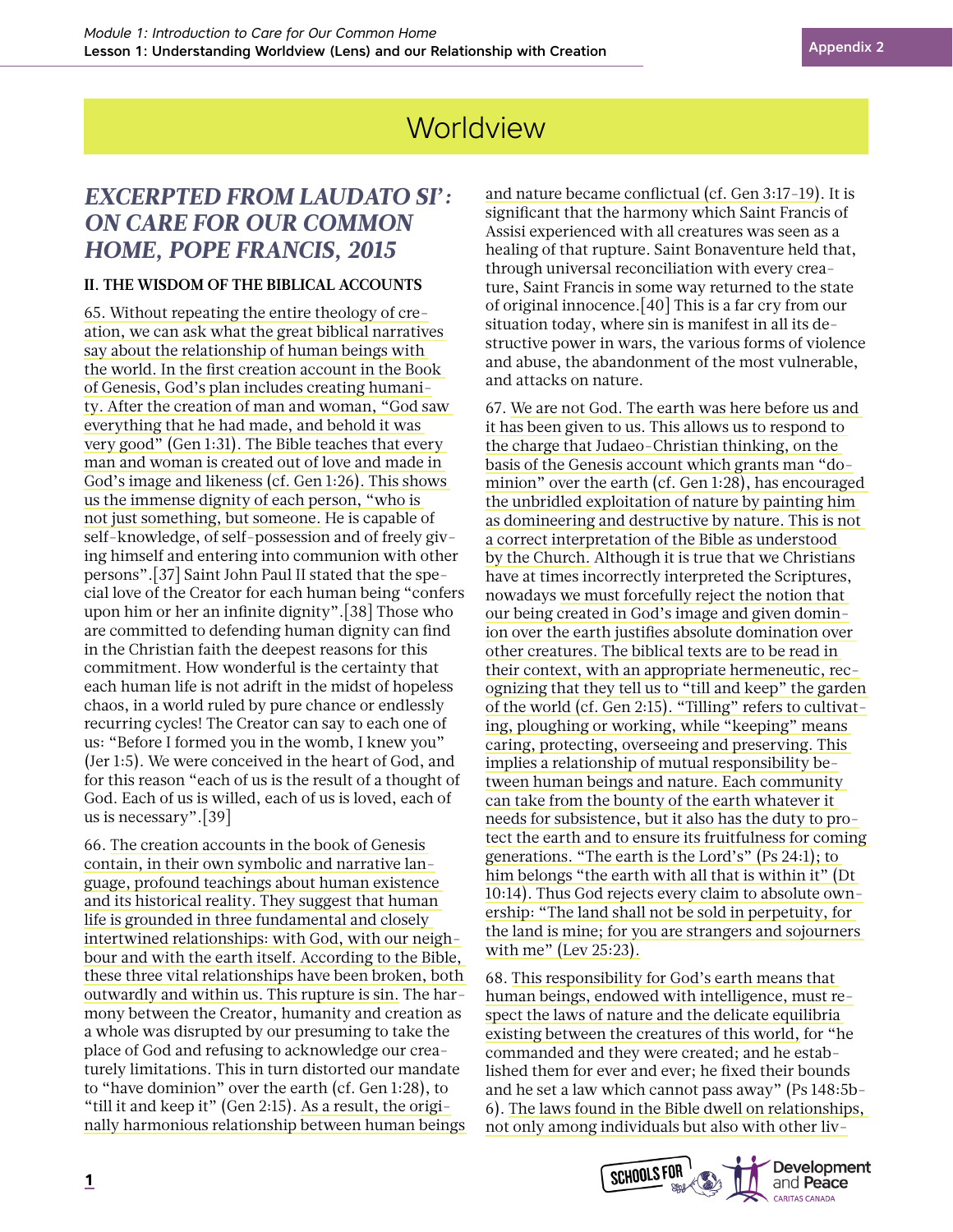ing beings. "You shall not see your brother's donkey or his ox fallen down by the way and withhold your help… If you chance to come upon a bird's nest in any tree or on the ground, with young ones or eggs and the mother sitting upon the young or upon the eggs; you shall not take the mother with the young" (Dt 22:4, 6). Along these same lines, rest on the seventh day is meant not only for human beings, but also so "that your ox and your donkey may have rest" (Ex 23:12). Clearly, the Bible has no place for a tyrannical anthropocentrism unconcerned for other creatures.

69. Together with our obligation to use the earth's goods responsibly, we are called to recognize that other living beings have a value of their own in God's eyes: "by their mere existence they bless him and give him glory", [41] and indeed, "the Lord rejoices in all his works" (Ps 104:31). By virtue of our unique dignity and our gift of intelligence, we are called to respect creation and its inherent laws, for "the Lord by wisdom founded the earth" (Prov 3:19). In our time, the Church does not simply state that other creatures are completely subordinated to the good of human beings, as if they have no worth in themselves and can be treated as we wish. The German bishops have taught that, where other creatures are concerned, "we can speak of the priority of being over that of being useful".[42] The Catechism clearly and forcefully criticizes a distorted anthropocentrism: "Each creature possesses its own particular goodness and perfection… Each of the various creatures, willed in its own being, reflects in its own way a ray of God's infinite wisdom and goodness. Man must therefore respect the particular goodness of every creature, to avoid any disordered use of things".[43]

70. In the story of Cain and Abel, we see how envy led Cain to commit the ultimate injustice against his brother, which in turn ruptured the relationship between Cain and God, and between Cain and the earth from which he was banished. This is seen clearly in the dramatic exchange between God and Cain. God asks: "Where is Abel your brother?" Cain answers that he does not know, and God persists: "What have you done? The voice of your brother's blood is crying to me from the ground. And now you are cursed from the ground" (Gen 4:9-11). Disregard for the duty to cultivate and maintain a proper relationship with my neighbour, for whose care and custody I am responsible, ruins my relationship with my own self, with others, with God and with the earth. When all these relationships are neglected, when justice no longer dwells in the land, the Bible tells us that life itself is endangered. We see this in the story of Noah, where God threatens to do away with humanity because of its constant failure to fulfil the requirements of justice and peace: "I have determined to make an end of

all flesh; for the earth is filled with violence through them" (Gen 6:13). These ancient stories, full of symbolism, bear witness to a conviction which we today share, that everything is interconnected, and that genuine care for our own lives and our relationships with nature is inseparable from fraternity, justice and faithfulness to others.

71. Although "the wickedness of man was great in the earth" (Gen 6:5) and the Lord "was sorry that he had made man on the earth" (Gen 6:6), nonetheless, through Noah, who remained innocent and just, God decided to open a path of salvation. In this way he gave humanity the chance of a new beginning. All it takes is one good person to restore hope! The biblical tradition clearly shows that this renewal entails recovering and respecting the rhythms inscribed in nature by the hand of the Creator. We see this, for example, in the law of the Sabbath. On the seventh day, God rested from all his work. He commanded Israel to set aside each seventh day as a day of rest, a Sabbath, (cf. Gen 2:2-3; Ex 16:23; 20:10). Similarly, every seven years, a sabbatical year was set aside for Israel, a complete rest for the land (cf. Lev 25:1-4), when sowing was forbidden and one reaped only what was necessary to live on and to feed one's household (cf. Lev 25:4-6). Finally, after seven weeks of years, which is to say forty-nine years, the Jubilee was celebrated as a year of general forgiveness and "liberty throughout the land for all its inhabitants" (cf. Lev 25:10). This law came about as an attempt to ensure balance and fairness in their relationships with others and with the land on which they lived and worked. At the same time, it was an acknowledgment that the gift of the earth with its fruits belongs to everyone. Those who tilled and kept the land were obliged to share its fruits, especially with the poor, with widows, orphans and foreigners in their midst: "When you reap the harvest of your land, you shall not reap your field to its very border, neither shall you gather the gleanings after the harvest. And you shall not strip your vineyard bare, neither shall you gather the fallen grapes of your vineyard; you shall leave them for the poor and for the sojourner" (Lev 19:9-10).

72. The Psalms frequently exhort us to praise God the Creator, "who spread out the earth on the waters, for his steadfast love endures for ever" (Ps 136:6). They also invite other creatures to join us in this praise: "Praise him, sun and moon, praise him, all you shining stars! Praise him, you highest heavens, and you waters above the heavens! Let them praise the name of the Lord, for he commanded and they were created" (Ps 148:3-5). We do not only exist by God's mighty power; we also live with him and beside him. This is why we adore him.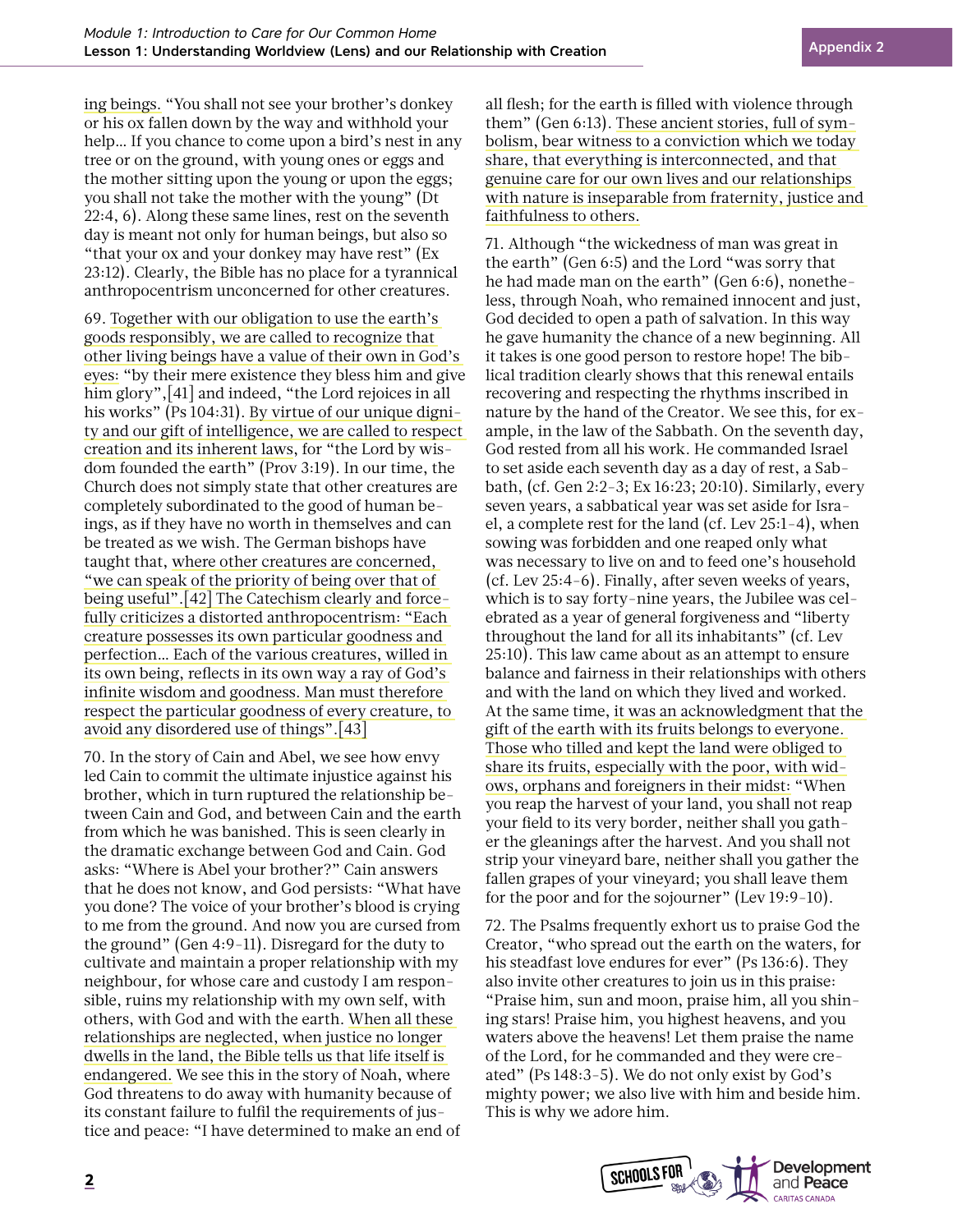73. The writings of the prophets invite us to find renewed strength in times of trial by contemplating the all-powerful God who created the universe. Yet God's infinite power does not lead us to flee his fatherly tenderness, because in him affection and strength are joined. Indeed, all sound spirituality entails both welcoming divine love and adoration, confident in the Lord because of his infinite power. In the Bible, the God who liberates and saves is the same God who created the universe, and these two divine ways of acting are intimately and inseparably connected: "Ah Lord God! It is you who made the heavens and the earth by your great power and by your outstretched arm! Nothing is too hard for you… You brought your people Israel out of the land of Egypt with signs and wonders" (Jer 32:17, 21). "The Lord is the everlasting God, the Creator of the ends of the earth. He does not faint or grow weary; his understanding is unsearchable. He gives power to the faint, and strengthens the powerless" (Is 40:28b-29).

74. The experience of the Babylonian captivity provoked a spiritual crisis which led to deeper faith in God. Now his creative omnipotence was given pride of place in order to exhort the people to regain their hope in the midst of their wretched predicament. Centuries later, in another age of trial and persecution, when the Roman Empire was seeking to impose absolute dominion, the faithful would once again find consolation and hope in a growing trust in the all-powerful God: "Great and wonderful are your deeds, O Lord God the Almighty! Just and true are your ways!" (Rev 15:3). The God who created the universe out of nothing can also intervene in this world and overcome every form of evil. Injustice is not invincible.

75. A spirituality which forgets God as all-powerful and Creator is not acceptable. That is how we end up worshipping earthly powers, or ourselves usurping the place of God, even to the point of claiming an unlimited right to trample his creation underfoot. The best way to restore men and women to their rightful place, putting an end to their claim to absolute dominion over the earth, is to speak once more of the figure of a Father who creates and who alone owns the world. Otherwise, human beings will always try to impose their own laws and interests on reality.

#### **III. THE MYSTERY OF THE UNIVERSE**

76. In the Judaeo-Christian tradition, the word "creation" has a broader meaning than "nature", for it has to do with God's loving plan in which every creature has its own value and significance. Nature is usually seen as a system which can be studied, understood and controlled, whereas creation can only be understood as a gift from the outstretched hand of the

#### Father of all, and as a reality illuminated by the love which calls us together into universal communion.

77. "By the word of the Lord the heavens were made" (Ps 33:6). This tells us that the world came about as the result of a decision, not from chaos or chance, and this exalts it all the more. The creating word expresses a free choice. The universe did not emerge as the result of arbitrary omnipotence, a show of force or a desire for self-assertion. Creation is of the order of love. God's love is the fundamental moving force in all created things: "For you love all things that exist, and detest none of the things that you have made; for you would not have made anything if you had hated it" (Wis 11:24). Every creature is thus the object of the Father's tenderness, who gives it its place in the world. Even the fleeting life of the least of beings is the object of his love, and in its few seconds of existence, God enfolds it with his affection. Saint Basil the Great described the Creator as "goodness without measure",[44] while Dante Alighieri spoke of "the love which moves the sun and the stars".[45] Consequently, we can ascend from created things "to the greatness of God and to his loving mercy".[46]

78. At the same time, Judaeo-Christian thought demythologized nature. While continuing to admire its grandeur and immensity, it no longer saw nature as divine. In doing so, it emphasizes all the more our human responsibility for nature. This rediscovery of nature can never be at the cost of the freedom and responsibility of human beings who, as part of the world, have the duty to cultivate their abilities in order to protect it and develop its potential. If we acknowledge the value and the fragility of nature and, at the same time, our God-given abilities, we can finally leave behind the modern myth of unlimited material progress. A fragile world, entrusted by God to human care, challenges us to devise intelligent ways of directing, developing and limiting our power.

79. In this universe, shaped by open and intercommunicating systems, we can discern countless forms of relationship and participation. This leads us to think of the whole as open to God's transcendence, within which it develops. Faith allows us to interpret the meaning and the mysterious beauty of what is unfolding. We are free to apply our intelligence towards things evolving positively, or towards adding new ills, new causes of suffering and real setbacks. This is what makes for the excitement and drama of human history, in which freedom, growth, salvation and love can blossom, or lead towards decadence and mutual destruction. The work of the Church seeks not only to remind everyone of the duty to care for nature, but at the same time "she must above all protect mankind from self-destruction".[47]

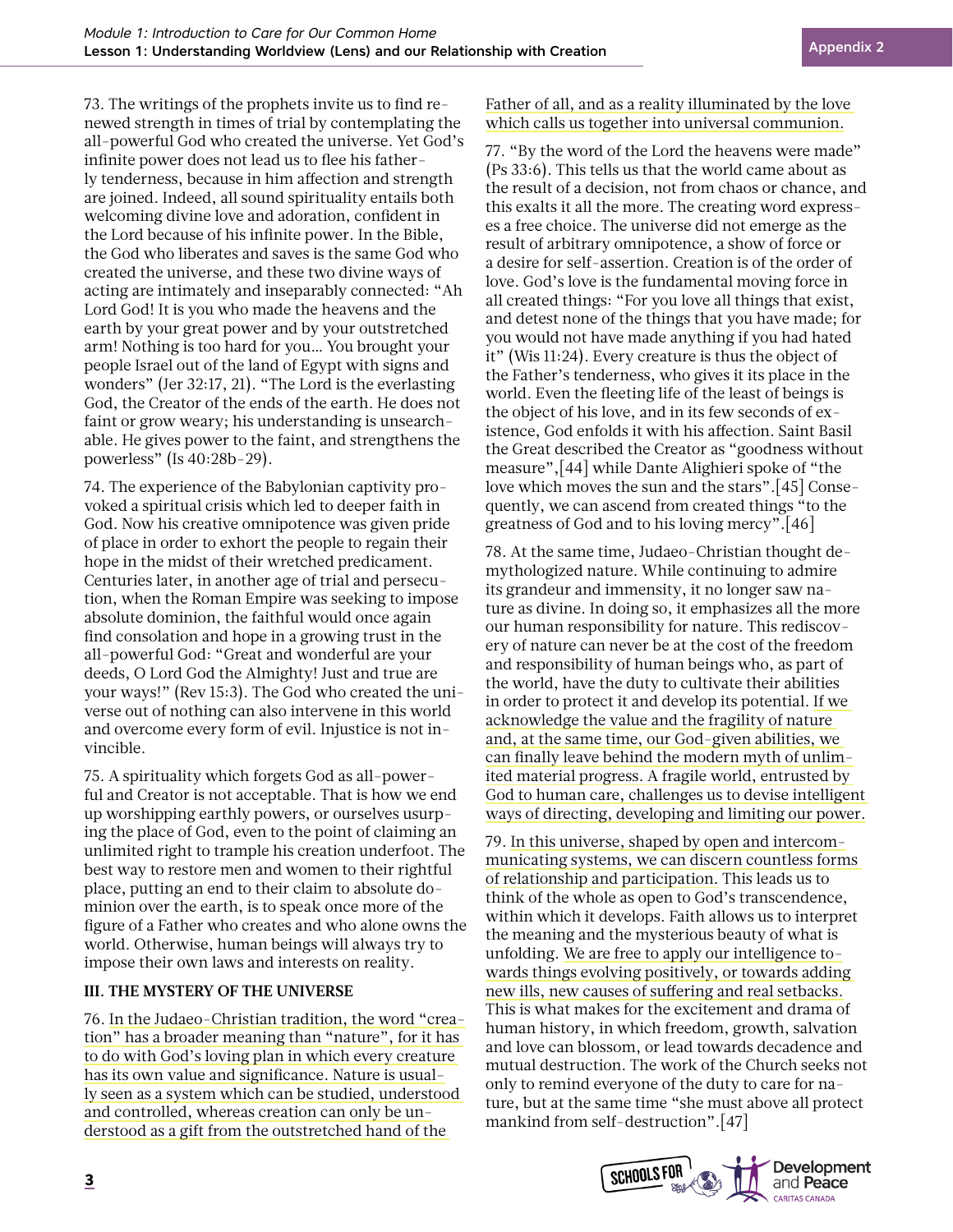80. Yet God, who wishes to work with us and who counts on our cooperation, can also bring good out of the evil we have done. "The Holy Spirit can be said to possess an infinite creativity, proper to the divine mind, which knows how to loosen the knots of human affairs, including the most complex and inscrutable".[48] Creating a world in need of development, God in some way sought to limit himself in such a way that many of the things we think of as evils, dangers or sources of suffering, are in reality part of the pains of childbirth which he uses to draw us into the act of cooperation with the Creator. [49] God is intimately present to each being, without impinging on the autonomy of his creature, and this gives rise to the rightful autonomy of earthly affairs. [50] His divine presence, which ensures the subsistence and growth of each being, "continues the work of creation".[51] The Spirit of God has filled the universe with possibilities and therefore, from the very heart of things, something new can always emerge: "Nature is nothing other than a certain kind of art, namely God's art, impressed upon things, whereby those things are moved to a determinate end. It is as if a shipbuilder were able to give timbers the wherewithal to move themselves to take the form of a ship". [52]

81. Human beings, even if we postulate a process of evolution, also possess a uniqueness which cannot be fully explained by the evolution of other open systems. Each of us has his or her own personal identity and is capable of entering into dialogue with others and with God himself. Our capacity to reason, to develop arguments, to be inventive, to interpret reality and to create art, along with other not yet discovered capacities, are signs of a uniqueness which transcends the spheres of physics and biology. The sheer novelty involved in the emergence of a personal being within a material universe presupposes a direct action of God and a particular call to life and to relationship on the part of a "Thou" who addresses himself to another "thou". The biblical accounts of creation invite us to see each human being as a subject who can never be reduced to the status of an object.

82. Yet it would also be mistaken to view other living beings as mere objects subjected to arbitrary human domination. When nature is viewed solely as a source of profit and gain, this has serious consequences for society. This vision of "might is right" has engendered immense inequality, injustice and acts of violence against the majority of humanity, since resources end up in the hands of the first comer or the most powerful: the winner takes all. Completely at odds with this model are the ideals of harmony, justice, fraternity and peace as proposed by Jesus. As he said of the powers of his own age: "You know that the rulers of the Gentiles lord it over them, and their great men exercise authority over them. It shall not be so among you; but whoever would be great among you must be your servant" (Mt 20:25-26).

83. The ultimate destiny of the universe is in the fullness of God, which has already been attained by the risen Christ, the measure of the maturity of all things. [53] Here we can add yet another argument for rejecting every tyrannical and irresponsible domination of human beings over other creatures. The ultimate purpose of other creatures is not to be found in us. Rather, all creatures are moving forward with us and through us towards a common point of arrival, which is God, in that transcendent fullness where the risen Christ embraces and illumines all things. Human beings, endowed with intelligence and love, and drawn by the fullness of Christ, are called to lead all creatures back to their Creator.

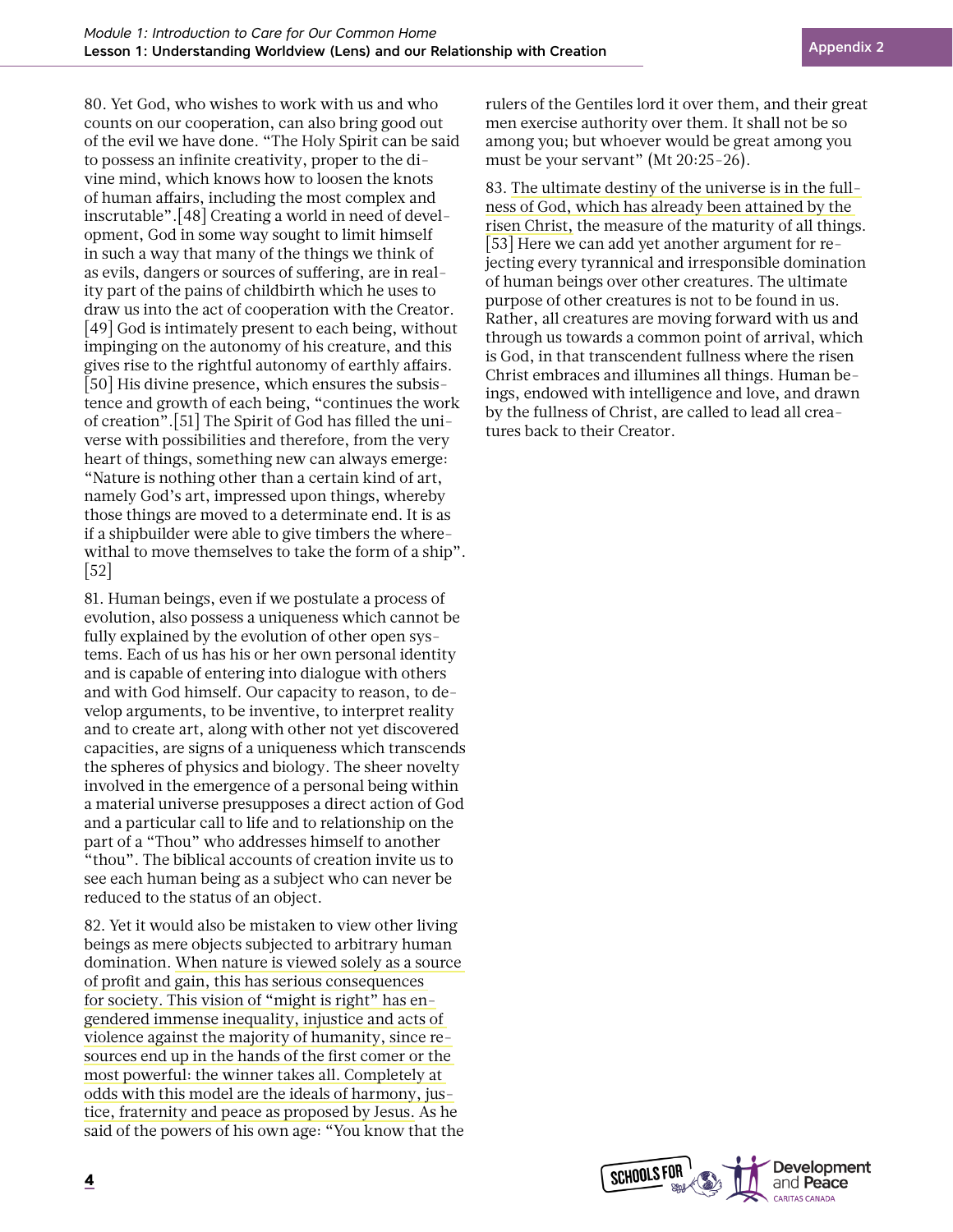# **STRONGLY DISAGREE**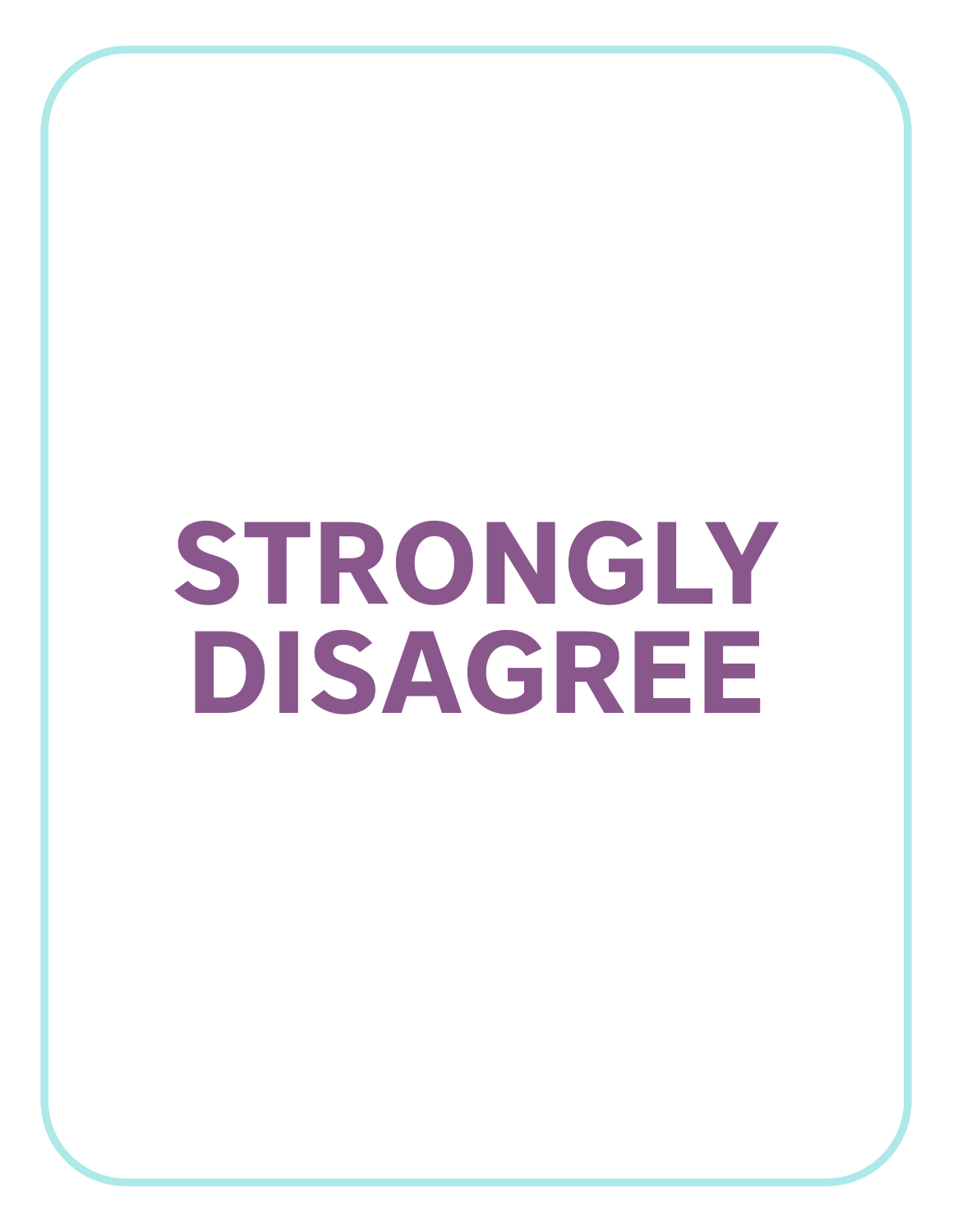# **DISAGREE**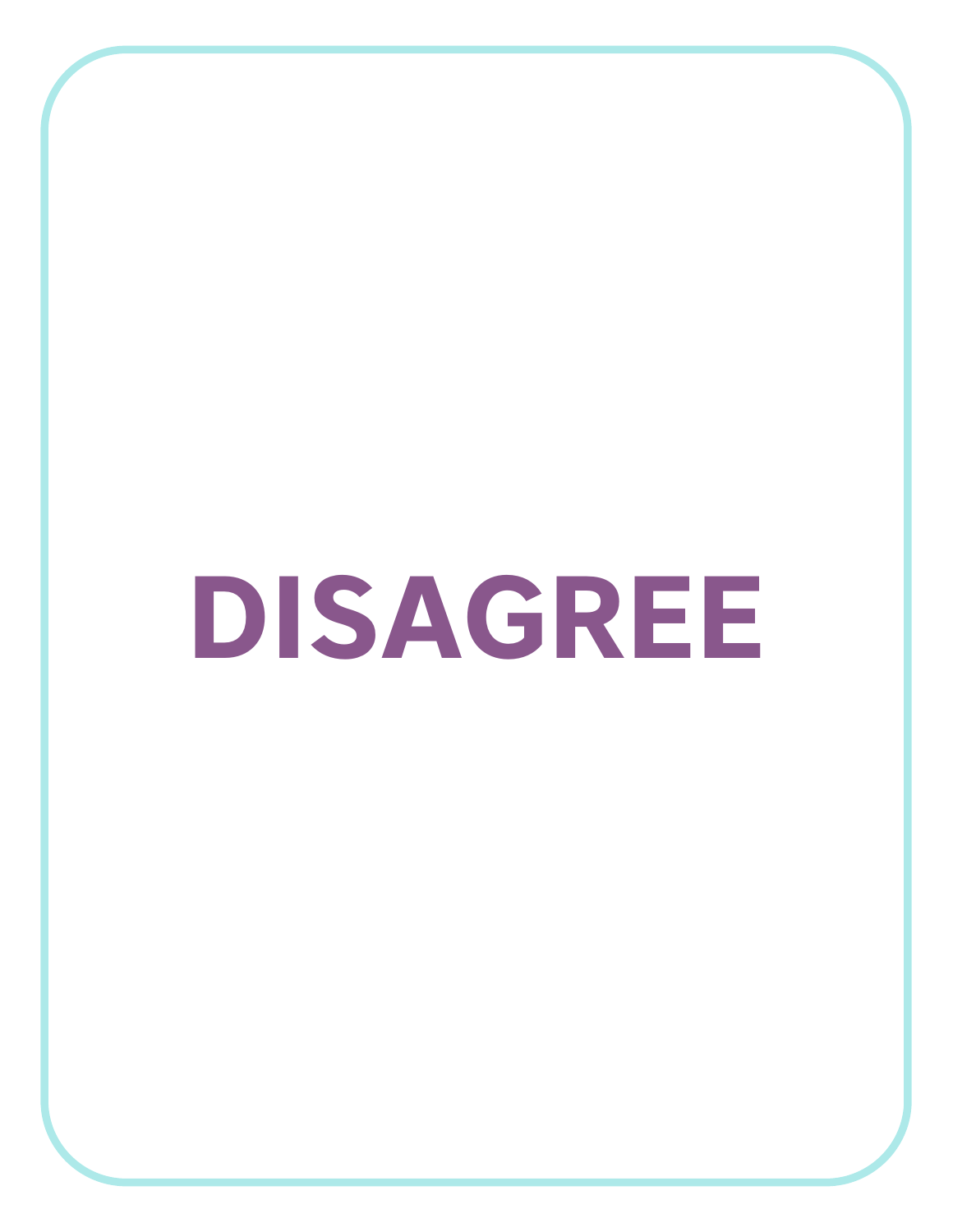# **STRONGLY AGREE**